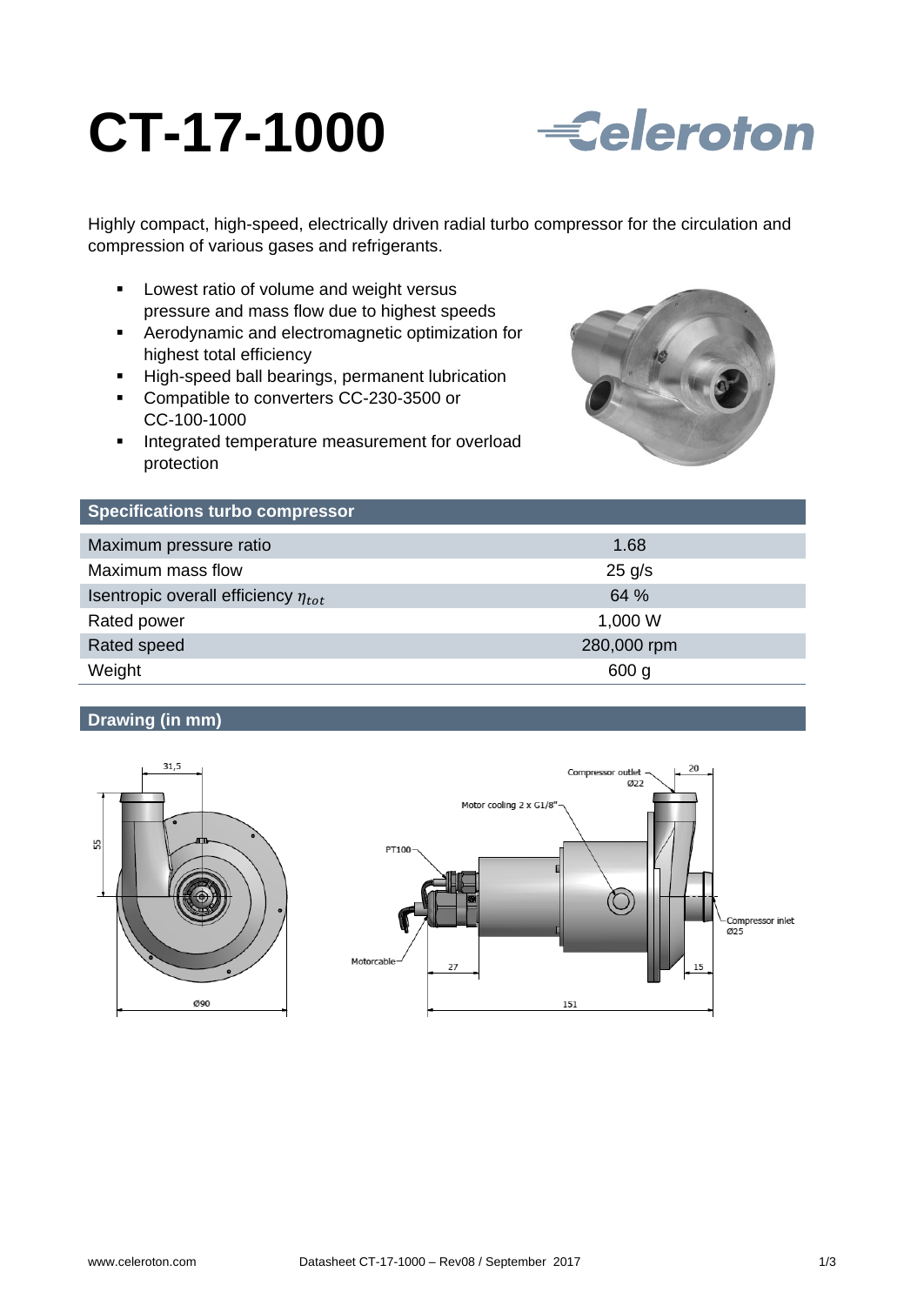# **Compressor maps: overpressure operation**

## Pressure ratio versus mass flow Compressor input power versus mass flow



*i*

The specifications and compressor maps in this datasheet for overpressure operation refer to air (ISO 8778) at the inlet: temperature:  $T = 293.15 K = 20 \text{ °C}$ , pressure:  $p_{in} = 1$  bar.

For technical details and further information please refer to the user's manual.

### **Compressor maps: vacuum operation**

Pressure ratio versus mass flow Compressor input power versus mass flow